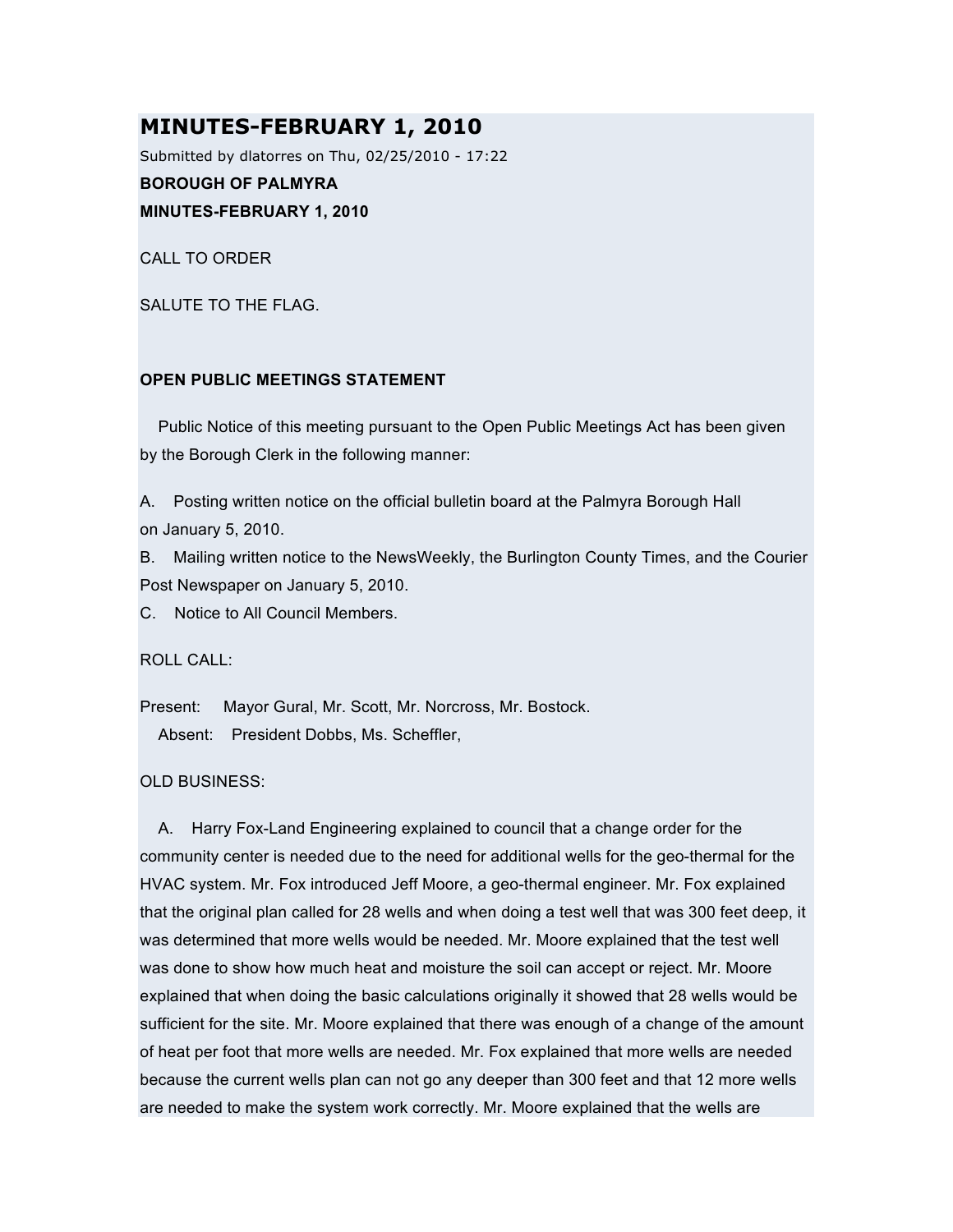warranted for 50 years. Mr. Scott inquired as to how far apart the wells need to be? Mr. Fox explained that each well should be 20 feet apart and that the plan is to put the new wells in the back circle of the municipal lot or at the site of the proposed pool. Mr. Fox will have an estimate of the cost to place the wells in the lot at the next meeting, but that he is estimating about \$70,000 for the wells and \$15,000-\$20,000 for improvements up front. Mr. Norcross inquired as to what happens to the well under the pavement if the asphalt has to be torn up? Mr. Moore explained that the well would be abandon and a new well dug. Mr. Bostock inquired as to why an analyze wasn't done before the bid was put out for proposals and that they want to add \$100,000 to the price. Mr. Fox explained that the contractor uses his well drilling and pays for the drilling and that the chance was that it came out less than the 28 wells. Mr. Bostock discussed that it should have been brought out to the front during the presentation of the community center to council. Mr. Fox explained that the estimate is still lower than the original amount of 3.2 million and the project came in at 2.9 million. Mr. Bostock inquired why the drilling was not done beforehand? Mr. Fox explained that it could have been done before, but the Borough would have had to pay upfront for it. Mr. Moore explained that it is about \$10,000 investment and that the contractor would not have used the test well. Mr. Bostock explained that perspective is that the true cost was not told to the public or council. Mr. Fox explained that there is always an unknown on a project and that it is not costing more than the original estimate. Mayor Gural discussed that it is still an additional six figure amount that was not announced at the award of the bid. Mr. Bostock inquired as to how Mr. Moore priced out the wells? Mr. Moore explained that there is a program that uses the calculations provided from the mechanical engineer for the HVAC system and that the current soil conditions and ground temperature is different from original calculations. Mr. Norcross inquired if the test well that the contractor did would be part of the 40 required? Mr. Bostock discussed that he would of like to have the option of spending the \$10,000 upfront so that everyone would know what the project cost and that he does not like it after the fact. Mayor Gural discussed that the options of locating the new wells are the area in the back parking lot or the area of the proposed pool, or no geo-thermal. Mr. Norcross explained that he is concerned about the pool area as that was used years ago for a dumping ground. Mayor Gural explained that the base coat and curbing is already in place and would have to be torn up. Mr. Bostock inquired as to who was going to pay for that cost of repair? Mr. Fox discussed that he would talk to the contractor about the price and also see if Land Engineering would absorb the cost of the change order. Mayor Gural inquired as to why the whole lot would have to be torn up? Mr. Fox explained that the contractor would need additional room to do the work and also trench in a piping system. Mr. Fox will talk to the contractor about the price for the new base, but that the contractor will pay for the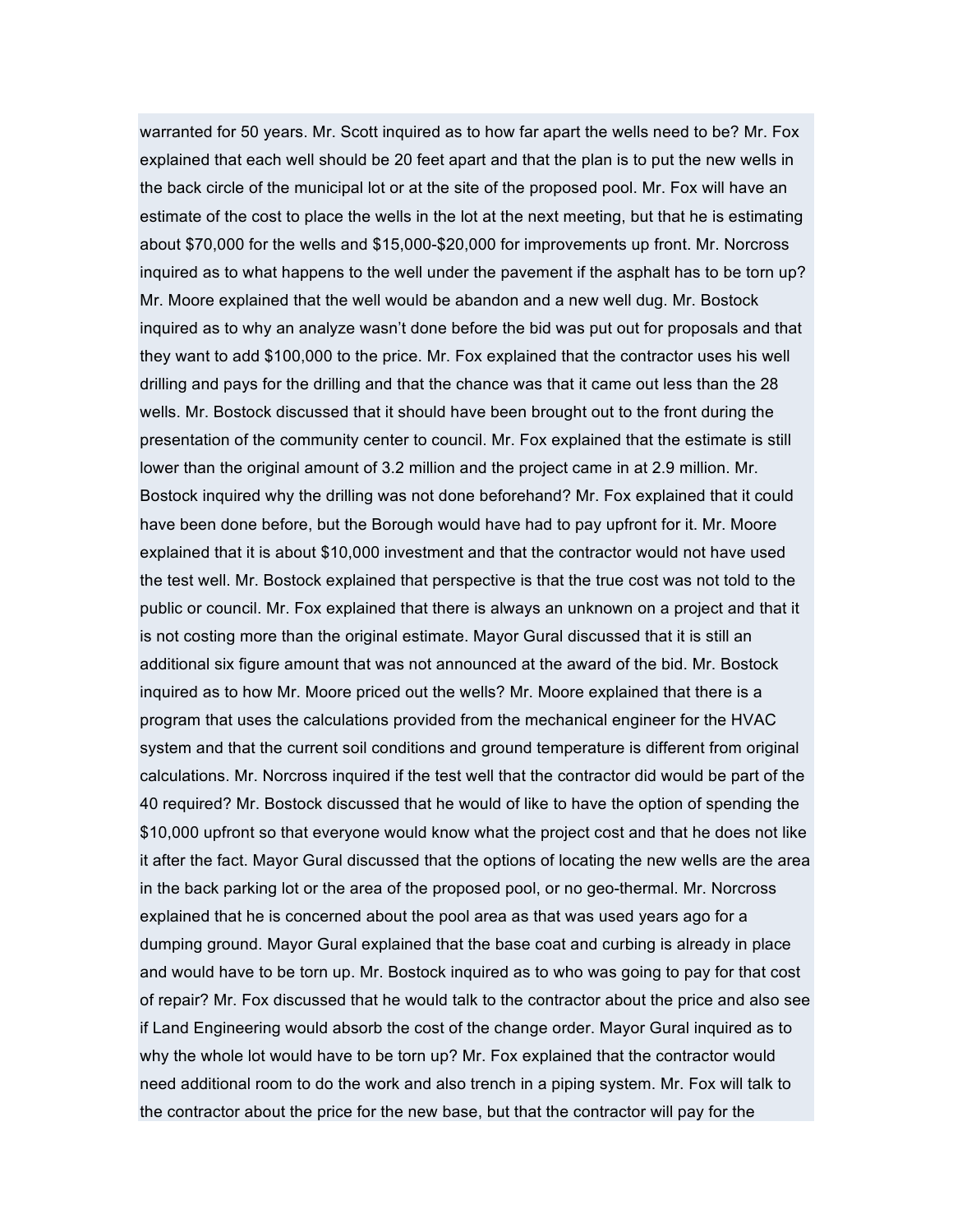curbing due to his construction tearing it up. Mr. Bostock discussed the pool and that he is concerned about creating additional cost for maintenance and insurance. Mr. Scott discussed that he was an advocate for the pool because the Borough is building a community center that is basically a basketball court and some meeting rooms. Mr. Scott explained that he sees the pool being used by the seniors for aqua exercise, first aid training and swim lessons and that a community center needs a pool. Mr. Bostock inquired about the debris located in the ground where the pool would be located? Mr. Fox explained that with the installation of the pool, the debris would be removed entirely. Mayor Gural explained that he does not want to elimate the space where the pool is to go for the wells and that the wells should be located in the parking lot so that they are not taking up recreational space. Mr. Fox will contact the geo-thermal contractor for an exact price for the next meeting and the wells should go in first along with the trenches. Mr. Rosenberg inquired if 56 degrees to 59 degrees makes it easier to heat the building and wouldn't the same number of wells do the job? Mr. Moore explained that less wells would not maintain the constant temperature required. Mr. Fox will have figures for the next meeting for council to review.

B. Broad Street – Mr. Fox advised council that the Broad Street project is proceeding and that they should be paving the base coat on Thursday and Friday, Third Street has a base coat done and the contractor is waiting for the temperature to increase to lay the final coat. Mr. Norcross informed council that the Light Rail had changed the lights and timing today and that the sign was changed to show it is now a one-way by the Bridge Commission. OIC Lippincott discussed that he had talked to Mr. Fox and due to the construction traffic and work had it changed to one-way immediately. OIC Lippincott inquired if the roadway will be opened during the paving. Mr. Fox explained that it will be tight but that they will not have to close the roadway. Mr. Scott discussed the opening in the fence. Mayor Gural explained that the fire department had requested the opening, due to the members parking on Broad Street for fire calls. Mrs. Hulme discussed that residents would be in this week to pay their taxes, as well as the Boroughs auditors, so the roadway needs to remain open. Mr. Scott also discussed that he is concern about people taking the Light Rail using the new parking spaces. Mayor Gural discussed that parking is an issue all over town and that the EDC is reviewing the issue soon. Mayor Gural inquired as to what capacity meter maids are used in other towns? Mr. Norcross explained that they are under the parking authority and have authority to issue tickets. Lt. Pearlman discussed that Riverside uses a Class I to enforce the parking.

C. Police Study-Mayor Gural discussed he does not feel that Mr. Valentino understands the Boroughs intentions and that he is looking for a joint meeting of all three towns. Mayor Gural explained that the draft study was not beneficial and the decision is to either follow up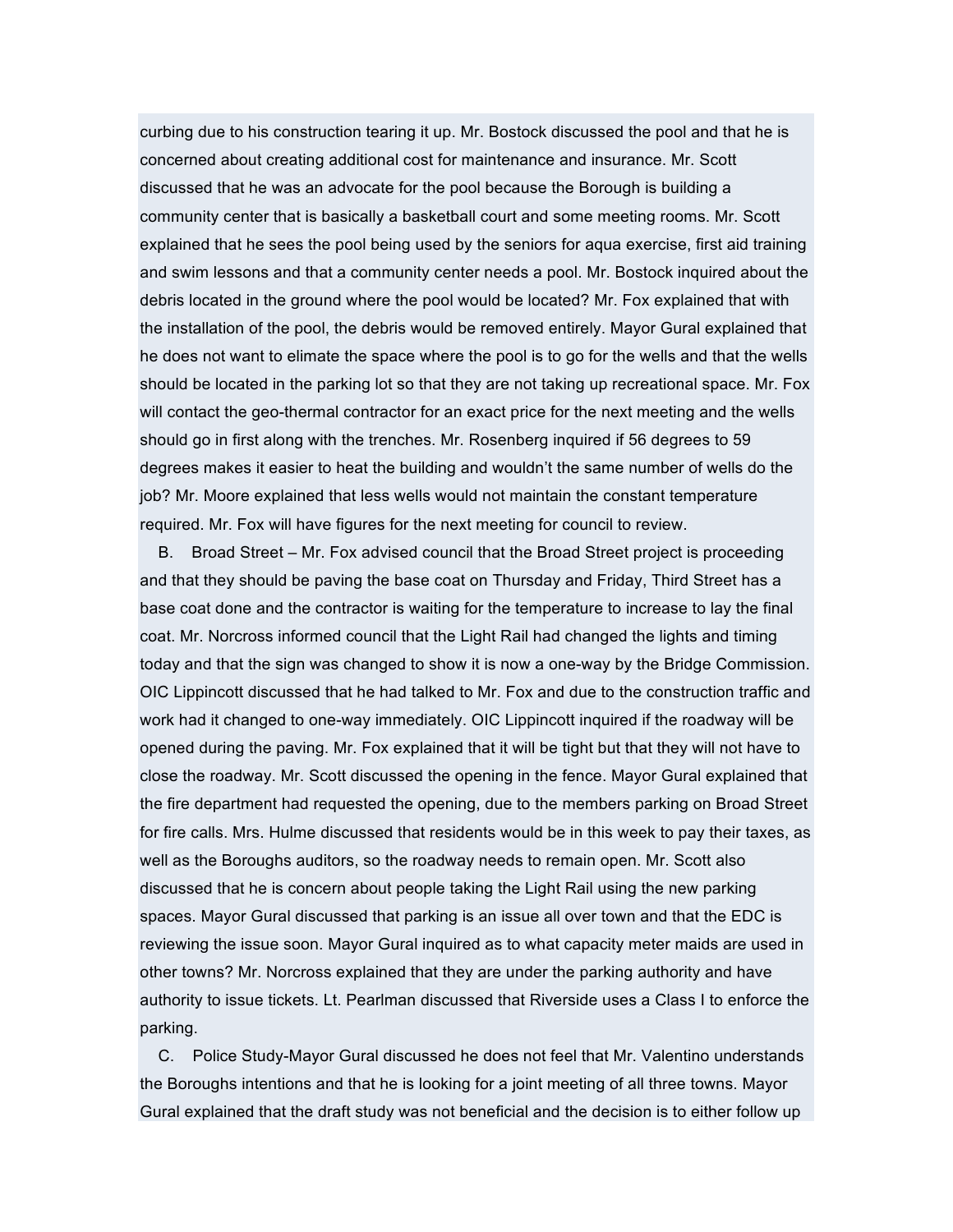with the study or terminate the study now. Mr. Norcross discussed that the study started off bad in the beginning and that the Borough had to put pressure on Mr. Valentino to get the work done. Mrs. Hulme explained that she has \$21,000 in bills to Mr. Valentino that need to be paid according to the terms of the grant and contract. The Borough will be reimbursed for the payment by the grant. Mrs. Hulme discussed that Mr. Valentino has indicated that if there is more feedback, he will complete the final draft and final report without them. Mayor Gural discussed that it is not worthwhile to get in a deeper in the study. Mr. Bostock explained that he feels that the end result will be the same. Mr. Norcross inquired as to how a final report can be done, without looking at the financials of the Borough to determine any savings. Mayor Gural discussed that for the record he takes strong exception to comments made by other police departments and that OIC Lippincott has provided him with the numbers for West Palmyra; there were a total of 21 calls for service in a 2 year period and only 5 arrest. Mayor Gural explained that Cinnaminson officers had stated there was an open market for drugs and violence in that area. Mr. Rosenberg had submitted an OPRA request to the Cinnaminson Police Dept for their numbers and Mayor Gural explained that Cinnaminson far exceed Palmyra's numbers. Mayor Gural discussed that Mr. Rosenberg had received an answer from the Prosecutors office in respond to the letter he had written to the Attorney General with a question about Riverton using Special Officers on duty. The letter explained that there are currently three Special Officers, Class II employed by Riverton and they are only being used as a supplement to full time officers. Mayor Gural discussed that Burlington County Prosecutor Bernardi was satisfied that on the part of Riverton PD that these special law enforcement officers now operate under supervision. OIC Lippincott explained to council that he had received a call from Lt. Gun of Cinnaminson offering an apology for the comments in the report and that it is not the feelings of all of the officers and does not want any bad blood between the departments. Mrs. Hulme inquired if council would like her to tell Mr. Valentino that Palmyra is not interested in any more meetings and will wait for his report. Mr. Norcross discussed that he does not want to meet with them and also doesn't want to pay them. Mayor Gural discussed that Palmyra is the lead agency and that Riverton and Cinnaminson could meet with Mr. Valentino and see the study to the final report. Mayor Gural explained that Palmyra needs to know what is going on with the report and not participate in the study. Mayor Gural requested that Mrs. Hulme attend the meetings with Mr. Valentino and request a final report from him by April 1st, 2010. Lt. Pearlman advised council that he would be glad to attend also. Council agreed that Mrs. Hulme and Lt. Pearlman would attend the meetings on the study.

C. Fillit-Mr. Rosenberg advised council about the status of the Fillit case against the Borough. There will be another hearing and that council needs to approve using a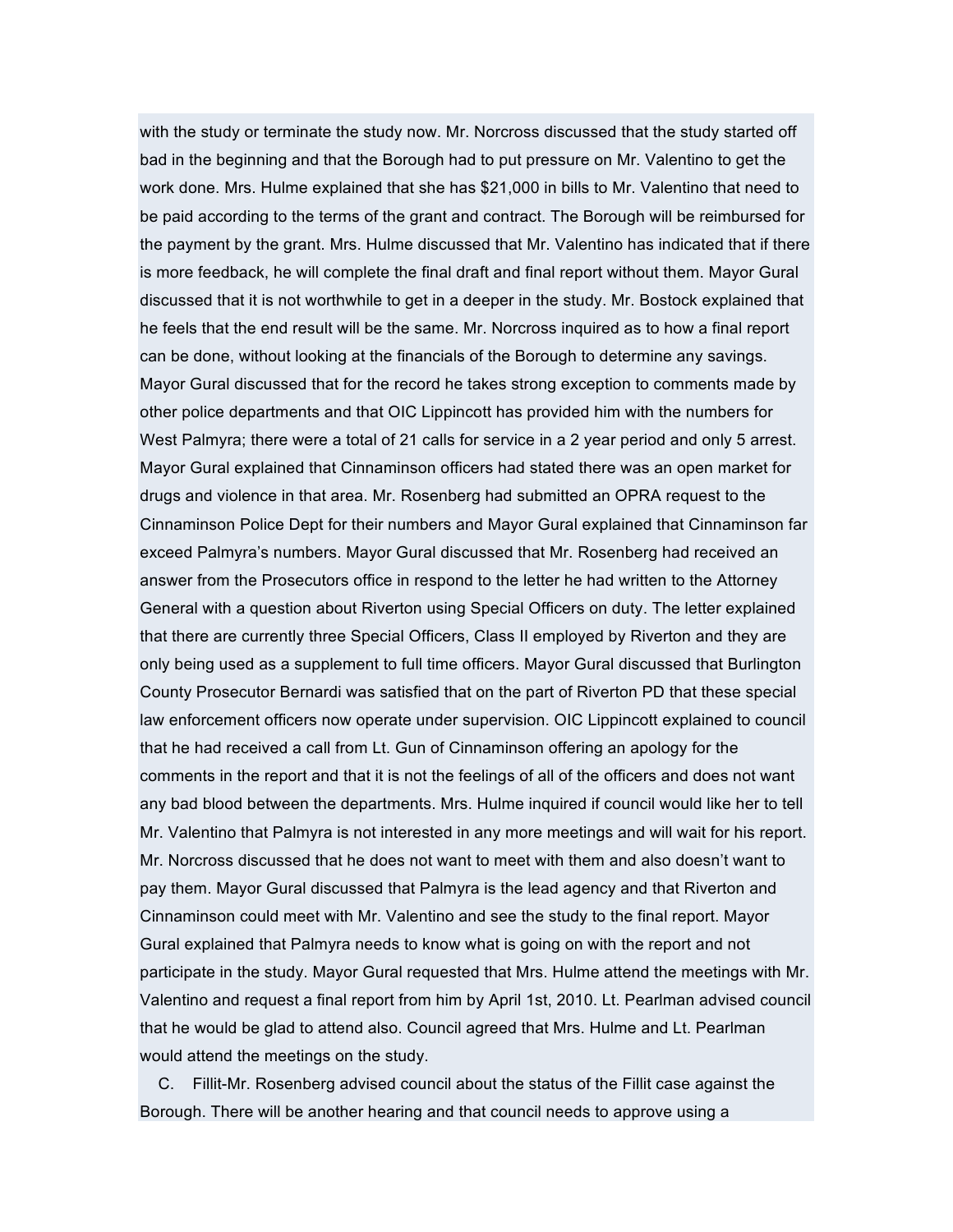professional appraisal, an expert from ERM to show that water could migrate to adjoining properties and also the planner that the Land Use board used during the redevelopment hearings. Mayor Gural inquired if Mr. Rosenberg had notified the court that these professionals would attend the hearings. Mr. Rosenberg explained that he had and that the hearings have not been scheduled yet. Mr. Norcross discussed that he feels that Judge Bookbinder has a conflict of interest since he was the Borough's prosecutor several years ago. Mr. Rosenberg explained that since it was several years, Judge Bookbinder did not feel that it was still a conflict. Mr. Rosenberg will advise council of the date of the hearings.

APPROVAL OF THE MINUTES. Mr. Norcross made a motion to approve the minutes from December 28, 2009, Mr. Scott second the motion. At the call of the roll, the vote was:

AYES: Mr. Scott and Mr. Norcross.

NAYES: None.

ABSTAIN: Mr. Bostock.

Mr. Norcross made a motion to approve the minutes from January 4, 2010, Mr. Bostock second the motion. At the call of the roll, the vote was:

AYES: Mr. Bostock and Mr. Norcross.

NAYES: None.

ABSTAIN: Mr. Scott.

CORRESPONDENCE.

A. Board of Chosen Freeholders-River Route appointments. Mayor Gural appointed Anthony Fratto to the River Route Committee.

B. Environmental Resolutions-Bid for Sewerage Treatment Plant Collection System Repairs-Mrs. Hulme explained that the bid came in over the engineers estimate and that they are recommending rebidding for the project. Mr. Rosenberg will prepare a resolution for the next meeting, rejecting the bid.

C. DEP-grant award for \$5,000 for NJ Community Forestry. Mrs. Hulme explained that this grant was applied for to do the work near the band shell grove. Mayor Gural inquired if there was anything that council had to do at this meeting. Mrs. Hulme explained that she has not received any further information from the state. Mayor Gural requested that the item be listed on the agenda for the next meeting.

# NEW BUSINESS:

A. Introduction of BID budget- public hearing on February 24th, 2010. Mayor Gural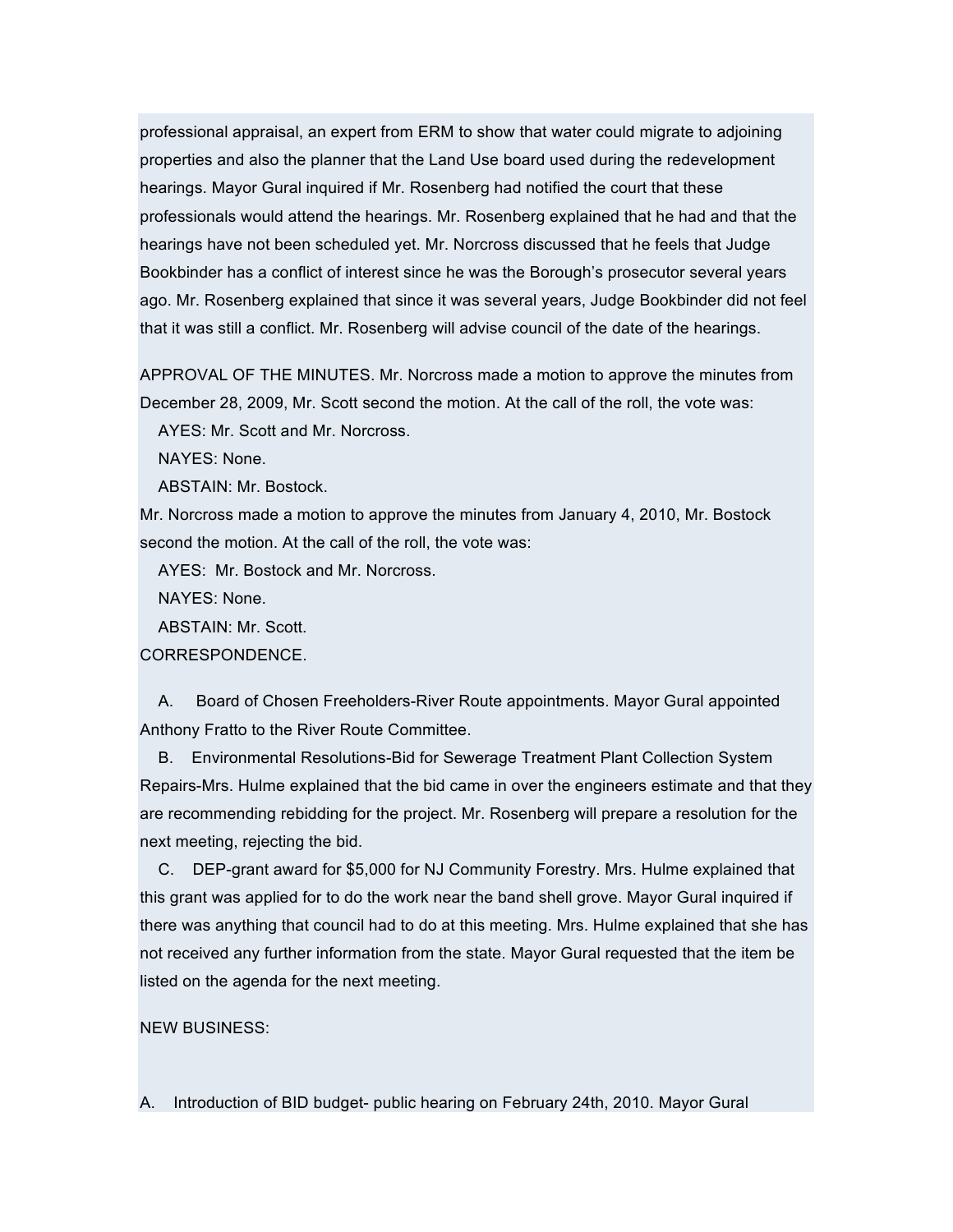explained that the budget was for \$72,000 and that the non-profit corporation for the BID has been formed. Mr. Bostock will sit on the corporation. Mayor Gural discussed that the BID committee is looking at amending the property list on the current ordinance. Mr. Fratto explained that some of the committee had driven around to look at the properties and discovered that some of them should not be included and others should be listed. Mr. Fratto inquired about increasing the budget since more properties will be added to the current list? Mayor Gural discussed that the budget should remain as discussed with the public at \$72,000 and if there are more properties listed, the amount from each owner would decrease or increase depending on what schedule was changed. Mrs. Hulme advised council that the introduction of the budget requires four votes of council. Mayor Gural announced that the introduction would be held until the February 8th meeting. The public meeting will be on February 24th, 2010 at 7pm. Mr. Fratto advised council that the executive board of the BID is meeting on the first Tuesday of each month at 7:15pm to work on the BID. Mr. Norcross inquired about amending the ordinance? Mr. Rosenberg recommended that Mr. Grossman be present at the council meeting for any amendments to the ordinance. Mayor Gural explained that he would like to do the amendments on March 1st and have the public hearing on the ordinance on April 5th. Mr. Rosenberg discussed that the person or business who is included in the amendment should be given the same right as notification of the people already in the ordinance. Mr. Fratto explained that the committee just needs a few more pieces of information. Mr. Norcross made a motion to open the discussion to the public, Mr. Bostock second the motion. All members present voted in favor. Mr. O'Donnell of Callaghan's discussed that they are waiting to how the properties are classified and that they are looking into whether the tax classification on their property should be changed. Mayor Gural explained that a public hearing on the ordinance was held in December and the amend will be advertised and also have a public hearing. Mayor Gural discussed that the council can accept the BID committees recommendation or not and that the budget will not be affect either way, it will remain fixed at \$60,000 for Schedule A and \$12,000 for Schedule B for a total of \$72,000. Mayor Gural advised Mr. O'Donnell that he had received his letter about the potholes on Filmore Avenue. Mrs. Hulme explained that public works had filled them in and with the severe weather it was washed away and they were going to redo them. Mr. O'Donnell advised council that the holes were filled in. Mr. Scott made a motion to close the public section on the discussion, Mr. Norcross second the motion. All members voted in favor of the motion.

B. Resolution No. 2010-24, Resolution Authorizing Submission of the Palmyra Municipal Alliance Grant. Mr. Norcross made a motion to approve the resolution, Mr. Bostock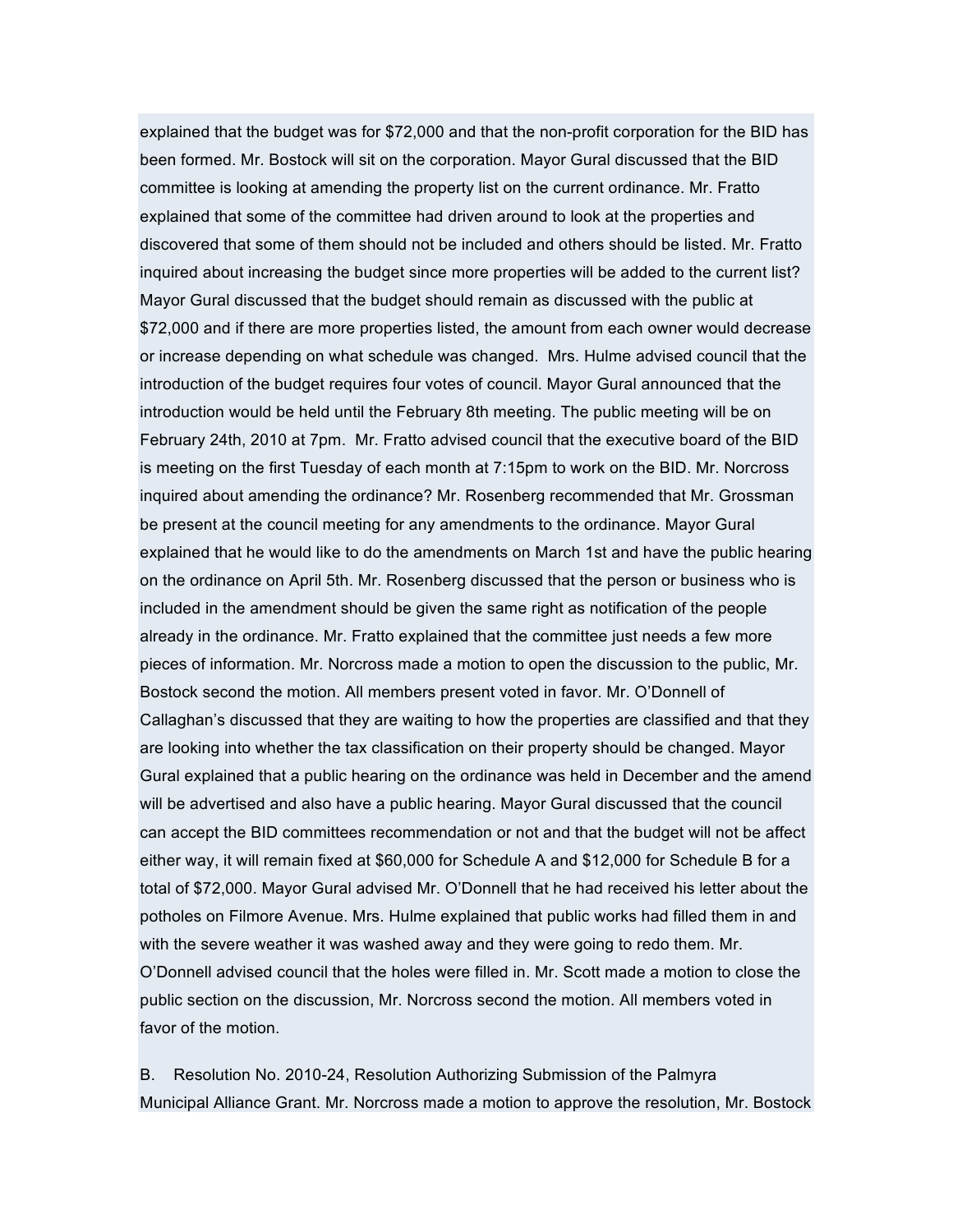second the motion. At the call of the roll, the vote was:

AYES: Mr. Scott, Mr. Bostock, Mr. Norcross.

NAYES: None.

C. Resolution No. 2010- 25, Resolution Authorizing An Agreement With Burlington County and Borough of Palmyra for Solid Waste Management. Mr. Scott made a motion to approve the resolution, Mr. Norcross second the motion. At the call of the roll, the vote was:

AYES: Mr. Scott, Mr. Bostock, Mr. Norcross.

NAYES: None.

D. Resolution No. 2010-26, Resolution Appointing Class II Officers to the Borough of Palmyra Police Department. Mr. Norcross explained that the school will be paying to use one of the Class II Officers as a school resource officer. Mr. Norcross made a motion to approve the resolution, Mr. Bostock second the motion. At the call of the roll, the vote was:

AYES: Mr. Scott, Mr. Bostock, Mr. Norcross. NAYES: None.

E. Resolution No. 2010-27, Resolution Appointing A Municipal Housing Liaison. Mayor Gural requesting holding this till the next meetings, so that Ms. Jackson can review the position.

F. Approval of a Special Permit For Social Affair- Palmyra Cove Environmental Education Foundation. Mr. Norcross made a motion to approve the permit, Mr. Bostock second the motion. At the call of the roll, the vote was: AYES: Mr. Scott, Mr. Bostock, Mr. Norcross.

NAYES: None.

G. Approval of a Special Permit For Social Affair- St. Joseph Council K of C. Mr. Scott made a motion to approve the permit, Mr. Norcross second the motion. At the call of the roll, the vote was:

AYES: Mr. Scott, Mr. Bostock, Mr. Norcross. NAYES: None.

H. Appointments to Senior & Health Services-(Sylvia Toye, Mary Lou Heim, Angela Huber). Mr. Norcross made a motion to accept the appointments, Mr. Bostock second the motion. All members present voted in favor of the motion.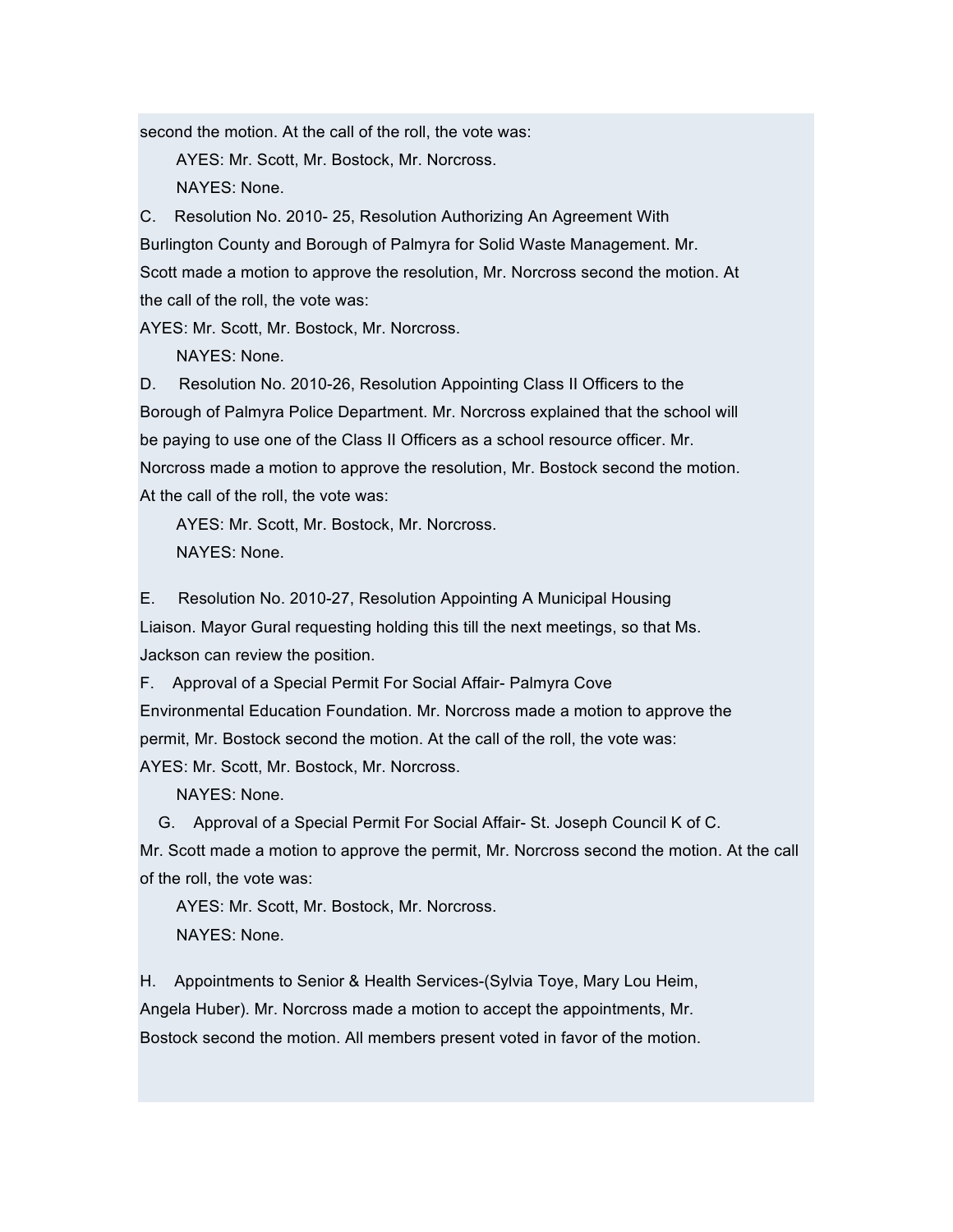#### DISCUSSION ITEMS.

A. Security System for police headquarters-OIC Lippincott discussed with council that he had talked to Mr. Rosenberg about the large difference in the amount of the bids that were submitted for the system. OIC Lippincott explained that there were three bids in the amounts of \$23,451.25, \$41,866.00 and \$79,995.00 and due to the large differences; the bid should come before council. Mayor Gural inquired if all companies were given the same specs? Mr. Rosenberg explained that the spec sheet is fine, but leaves to the imagination certain details. Mr. Rosenberg explained that some of the contractors are providing new equipment, so are using existing equipment. Mr. Rosenberg advised council that to do it fairly, someone needs to draw the specs in a more technical matter. Mayor Gural recommended that OIC Lippincott have a meeting with Harry Fox of Land Engineering and prepare a proper bid. OIC Lippincott inquired as where the engineers fees would be drawn from, as there is only \$25,000 in the capital account for this project. Mrs. Hulme explained that the professional fees are charged through capital funds. Mr. Scott discussed that OIC Lippincott should get some guidance and restraints from Mr. Rosenberg as well as Mr. Fox. Mr. Rosenberg suggested getting a small portion of the work out to bid with alternatives that can be awarded if the actual bid is below the \$25,000. Mayor Gural explained that the project needs to out to bid with technical guidance as well as affirmative action language and that it would be fine if all three bids had came in under the bid threshold. Mr. Bostock inquired if the project needs a professional design? Mr. Rosenberg advised council to have Mr. Fox get the bid packet ready with OIC Lippincott and do a resolution authorizing to go out to bid for the project. Mayor Gural discussed that some things need to be handled by professionals and that the doors to the courtroom were to be replaced. Mrs. Hulme informed council that quotes for the doors are due in and that Mr. Fox will review them.

B. Cell Towers- Mayor Gural advised council that he had met with Clearwire on Friday and that they are proposing to build a new cell tower in the same area. They would like to take the old one down and place a new one near the existing one. The current tower cannot hold any more. Clearwire will put together a proposal for council to review. Mr. Scott inquired if vehicles and equipment would be able to get through if the tower was moved. Mr. Norcross discussed that the old gas pump was there and that a new tower should fit without problem. Mayor Gural explained that with the proposal will be drawings showing the location of the tower. Mr. Rosenberg discussed that the new company would have to satisfy the existing company's obligations.

C. Appointment of Judge- Mrs. Hulme explained that due to the pension board not hearing the Judge's retirement application in January, the appointment needs to be held until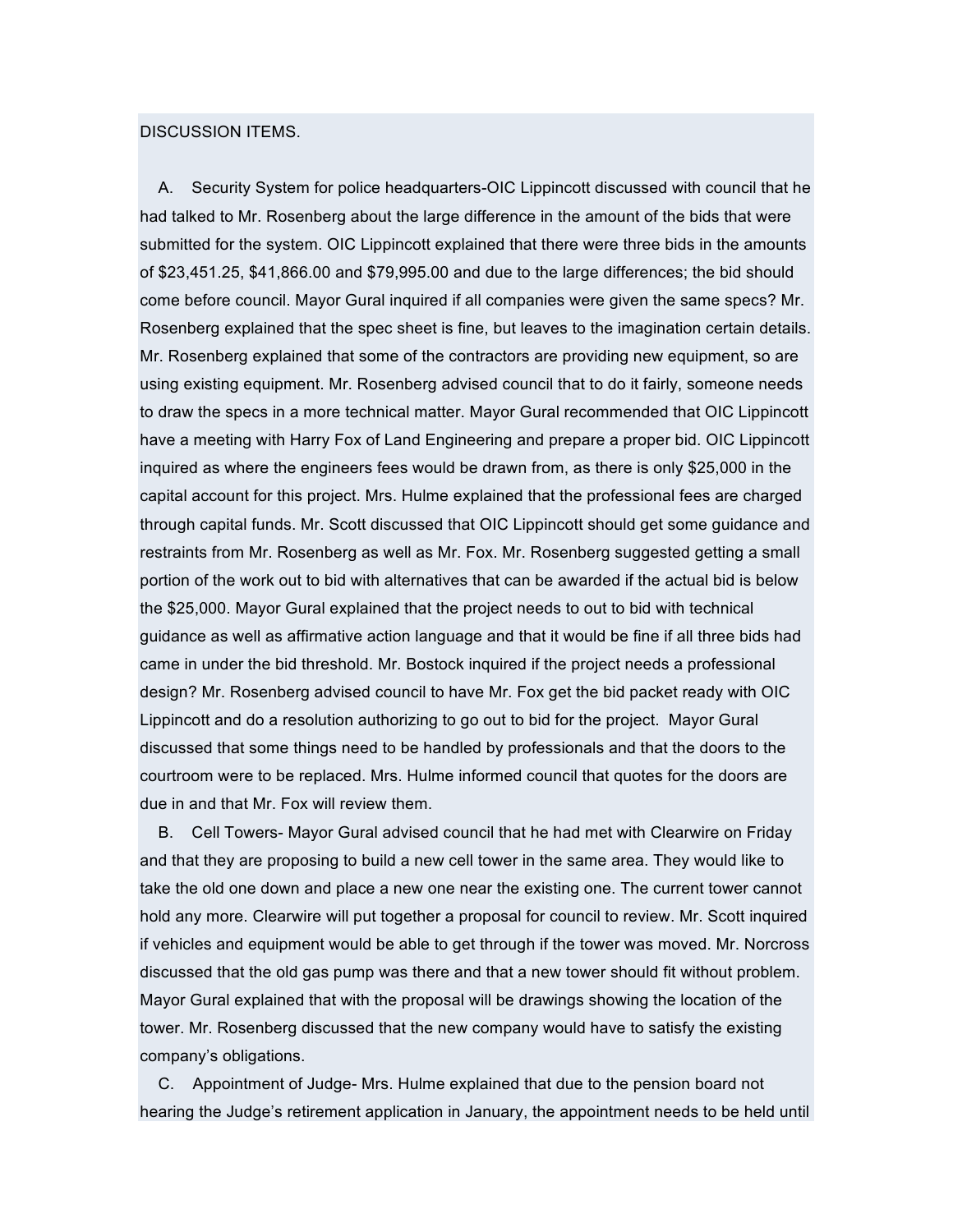March or thirty days after his application has been approved by the pension board.

D. Energy Audit-Mayor Gural discussed that there is still problems with the heat and that the Borough keeps paying Duckett to fix the problem. Mr. Norcross explained that it is not just Duckett, but that PSE & G has been called to fix a phasing problem that occurs. Mr. Norcross discussed that council should proceed with getting a new system before the energy audit is completed, since they are spending about \$10,000-\$15,000 to keep the old system running. Mr. Scott inquired as to when Duckett found out about the phasing? Mr. Norcross explained that last month PSE & G was called and that Duckett has worked on trying to reverse the phasing, but it is not working. Mr. Bostock inquired as to what exactly phasing is? Mr. Norcross explained that depending on the design of the system, there can be two or three electrical phases and if one phase goes out or is shorted, the pump shuts off and does not restart. Mr. Norcross discussed that Mr. Benson knows how to reset the system and that most of the offices are using space heaters to keep warm. Mayor Gural discussed that a new system needs to be installed and handled by the professionals, there are many advance improvements to system. Mr. Bostock discussed that it should be done now, as cost of material is lower. Mayor Gural requested that Mrs. Hulme ask Land Engineering to have their HVAC system engineer attend the next meeting and also Steve Winters, energy audit contractor. Mrs. Hulme explained that Duckett has done a lot of work without charge and helped maintain the system.

E. Grant Management- Mayor Gural discussed that this needs to be done and also that interviewing for a financial officer and tax collector needs to be done. Mayor Gural inquired if anyone was available to review the resumes on Tuesday around 1pm. Mr. Bostock and Mrs. Hulme will be available. Mayor Gural requested that Bob Stewart, auditor be invited to attend also. Mrs. Hulme will notify Mr. Stewart and any absent council members.

F. Route 73-South-owners representation. Mayor Gural discussed that council has received all of the emails from the DEP and that the case manager is out of touch with Palmyra. Mayor Gural discussed that he thinks that Mr. Curtis needs to be removed from any of the Borough's applications or permits. Mr. Norcross agreed that Mr. Curtis should be removed from discussions with or about Palmyra. Mayor Gural advised council that he had met with the DEP about the inappropriate comments and that they should be dealing with it today or tomorrow. Mr. Bostock discussed that after the breakdown with National Resources, he believes that there is another way to address the redevelopment on Route 73. Mr. Bostock explained that he had talked to some experts and their answer was to have an owner's representative, who would market the redevelopment. Mayor Gural had question if there was a fee involved. Mr. Bostock explained that he had talked to Gary LaVenia of the Bridge Commission and he thought it was a good idea, the fee is about \$100,000 and that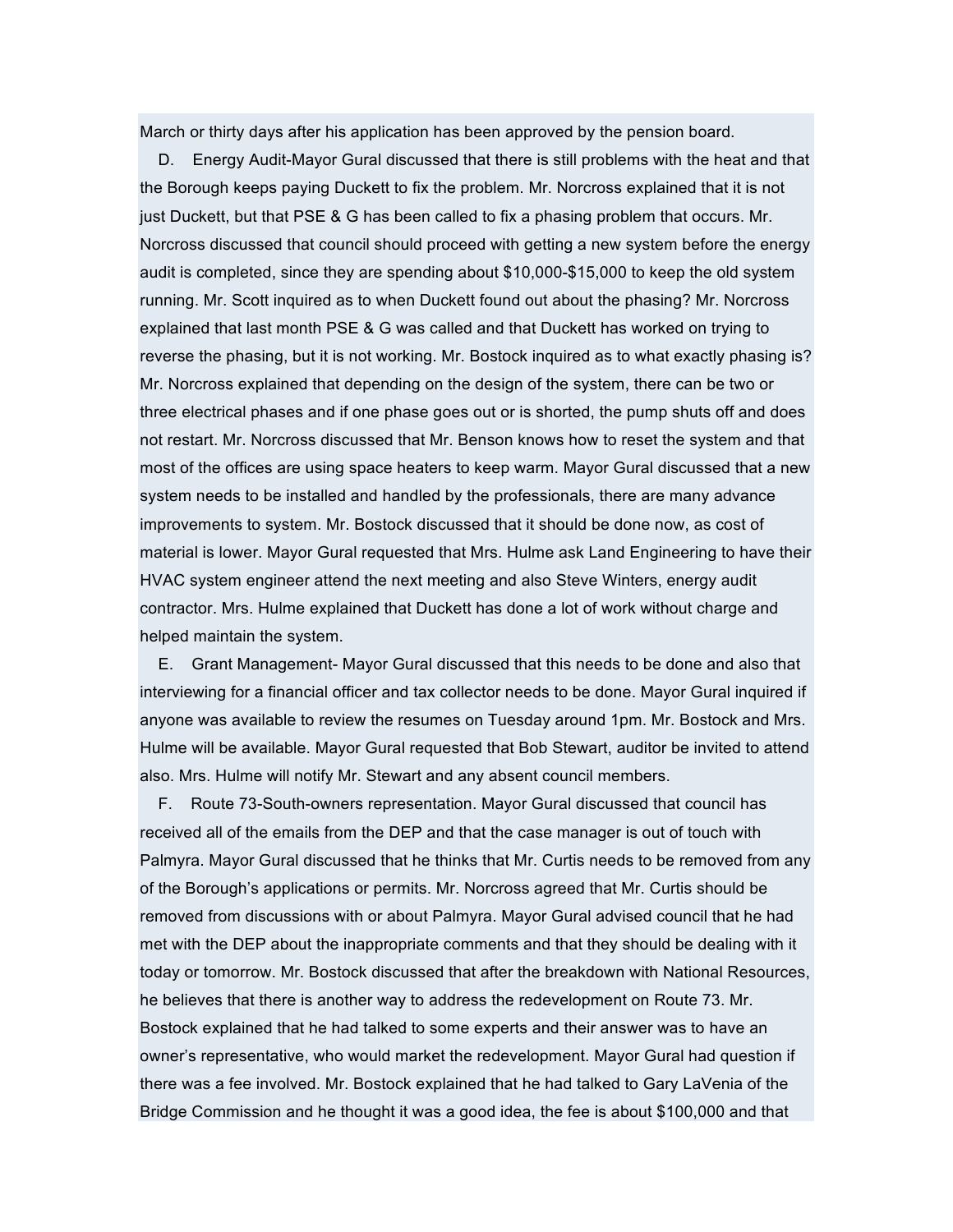there are different ways to go about it. Mr. Bostock discussed that it is a different approach and may get results. Mayor Gural explained that they had talked early in the redevelopment process about an owners representation and that it is very expensive. Mayor Gural explained that the Borough relied on their professionals and that the priority is the grant from DEP and to continue to clean up the site through this year. Mayor Gural discussed that ERM stated that there is more flexibility in this grant than previous grants. Mayor Gural explained that he has not signed ERM contract yet and is waiting for Mr. Rosenberg to review it. Mr. Scott discussed that a different approach is a good idea. Mr. Norcross discussed that the Borough needs to get someone to advertise the redevelopment. Mayor Gural would like to gather some names and interview firms in the future. Mr. Bostock discussed that the Borough could explore with a broader search and that the Bridge Commission has a grant writer available for free. Mr. Norcross discussed that before grant writers weren't used and the Borough lost grant money, since having someone do the grants the Borough has been able to obtain millions in grant money. Mayor Gural requested that this item be listed on the redevelopment agenda.

G. Borough owned lots. Mrs. Hulme explained that she has not ordered the formal appraisals yet. Mr. Norcross discussed that some of the residents have express interest in purchasing the adjoining lots.

H. Revaluation-update- Mrs. Hulme informed council that she has not had a formal respond to her request for an extension, but that Mrs. Davis, tax assessor had talked to Marge from the Board of Taxation and that they will grant an extension until the 2011. The Borough is waiting for the approval of the tax maps from the state before proceeding. Mrs. Hulme suggested to council that they may want to include between \$30,000-\$40,000 this year in the budget to start saving for the revalue. The revaluation can be paid over a period of 5 years, but if funds are put away each year before hand, it will not be such a hard hit.

I. Budget-Mrs. Hulme explained that the budget deadline has been extended by the state until 3/31 and that she will meet with Mr. Stewart, auditor to get the budget started. Mayor Gural discussed that council will schedule budget meetings for early March. Mrs. Hulme inquired about salary increases? Mayor Gural requested that 4% be placed into the figures, but that it is not guaranteed to remain.

PUBLIC COMMENT. Mr. Scott made a motion to open the public section, Mr. Bostock second the motion. All members present voted in favor of the motion. Mr. Fratto-Broad Street advised council that the EDC had reorganized and that they had